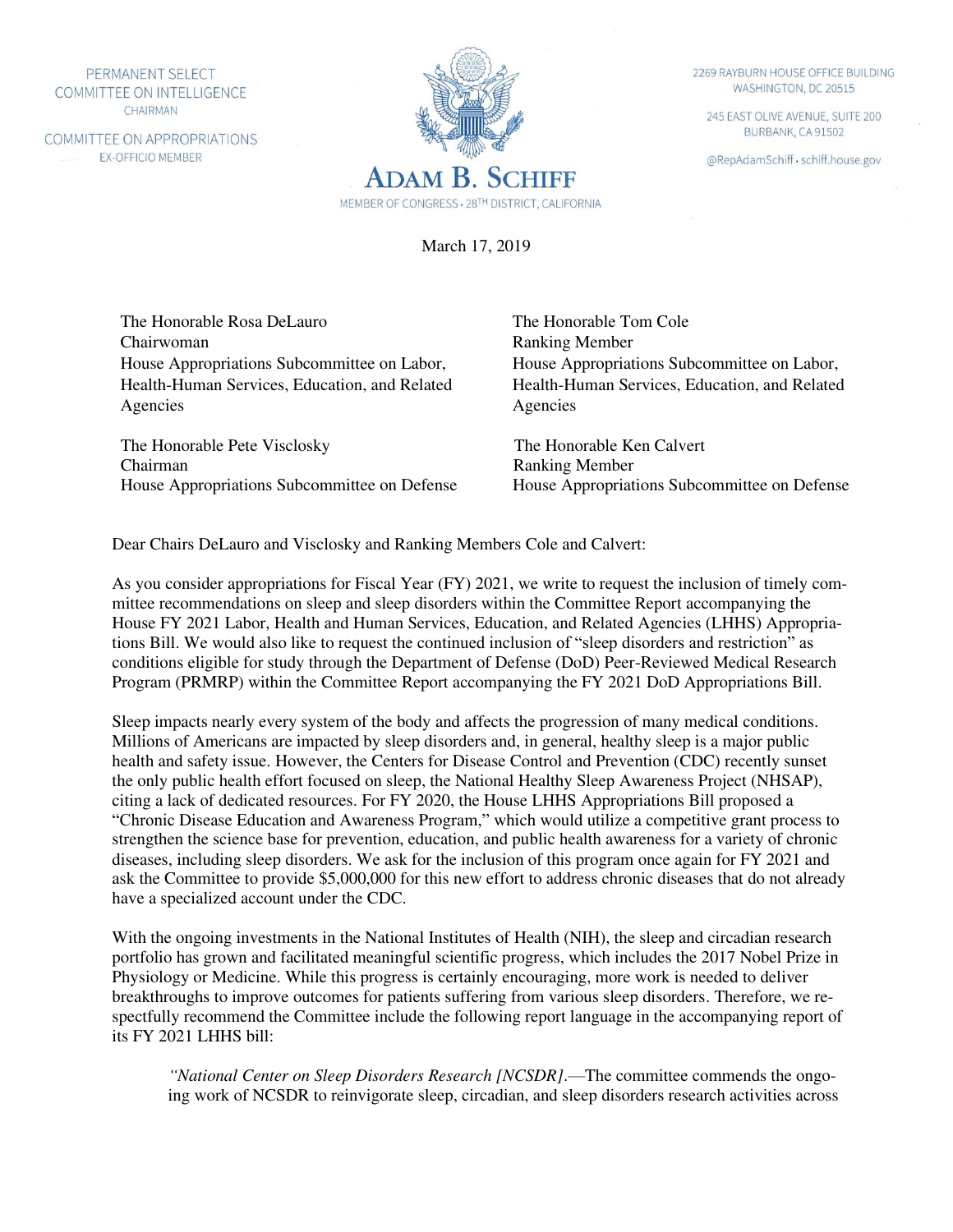the government, and notes impactful new projects through the HEAL Initiative and studying the relationship between sleep and stroke. NCSDR is encouraged to continue to build meaningful partnerships across federal agencies and further coordinate research in this area."

*"Sleep Disorders*.—The Committee notes the leadership of the National Institute of Neurological Disorders and Stroke (NINDS) in advancing research into under-represented sleep disorders, such as narcolepsy and restless legs syndrome. NINDS is encouraged to bolster these activities and advance initiatives that advance scientific understanding of specific sleep disorders impacting patients."

Finally, The DoD is a leader on sleep research with critical projects on combat readiness, fatigue, and the relationship between sleep and mental health challenges. These projects are often coordinated with NIH and the Veterans Administration, but they are made possible through the PRMRP. To that end, we request the continued inclusion of "sleep disorders and restriction" on the PRMRP's annual eligible conditions through the Committee Report accompanying the FY 2021 DoD Appropriations Bill.

On behalf of the sleep disorders community, we appreciate your consideration of our requests and your willingness to engage on these critical issues.

Sincerely,

helm (5.

Adam B. Schiff MEMBER OF CONGRESS **MEMBER OF CONGRESS** 

## **List of Signatories**

| Adam B. Schiff          | Harley Rouda         |
|-------------------------|----------------------|
| Albio Sires             | James Himes          |
| Alcee L. Hastings       | James P. McGovern    |
| <b>Bill Foster</b>      | Jan Schakowsky       |
| Brian Fitzpatrick       | Jared Golden         |
| <b>Brian Mast</b>       | Jennifer Wexton      |
| Chris Pappas            | Judy Chu             |
| Dany K. Davis           | Lisa Blunt Rochester |
| David B. McKinley, P.E. | Lucy McBath          |
| Diana DeGette           | Mary Gay Scanlon     |
| Donald Norcross         | Max Rose             |
| Eleanor Holmes Norton   | Mike Levin           |
| Elissa Slotkin          | Nydia Velázquez      |
| Gerald E. Connolly      | Pete Stauber         |
| Gregory W. Meeks        | Peter A. DeFazio     |